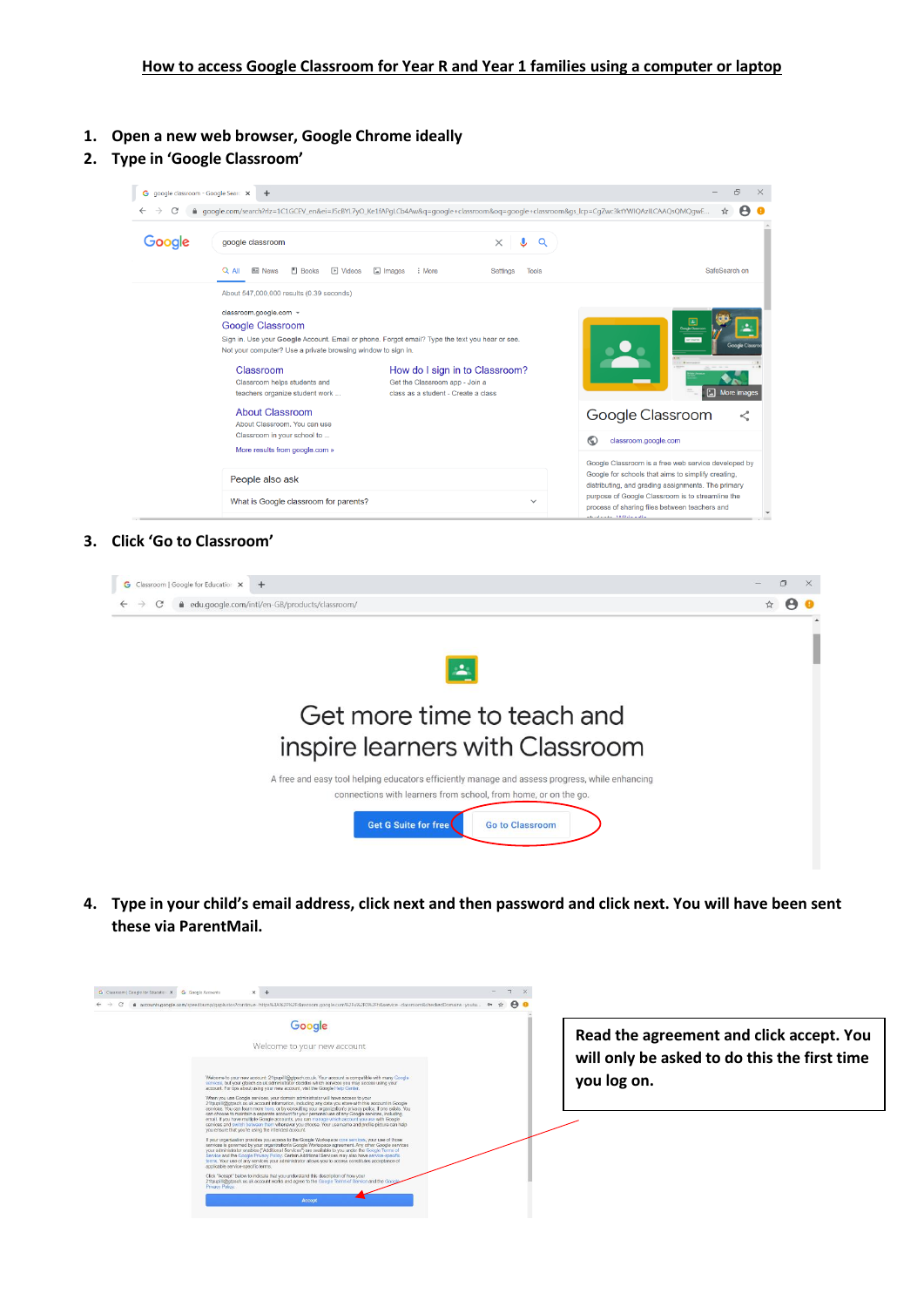**5. Working through start up pages.**



**6. You will have been invited to the video call classroom for your child's teacher. Please select join. This is to join the class, not the call.**



**Please now join the Conversation Group classroom.**